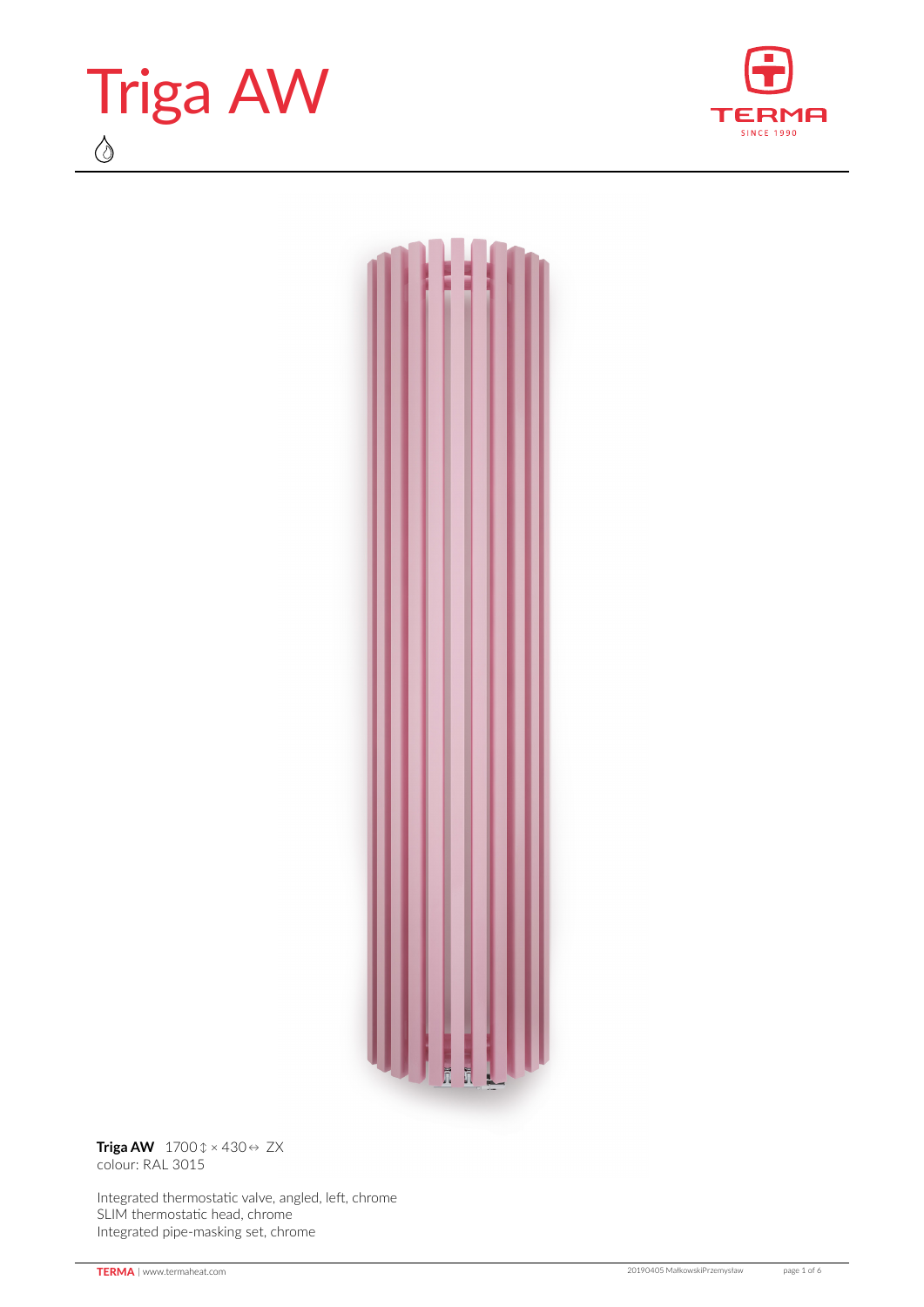



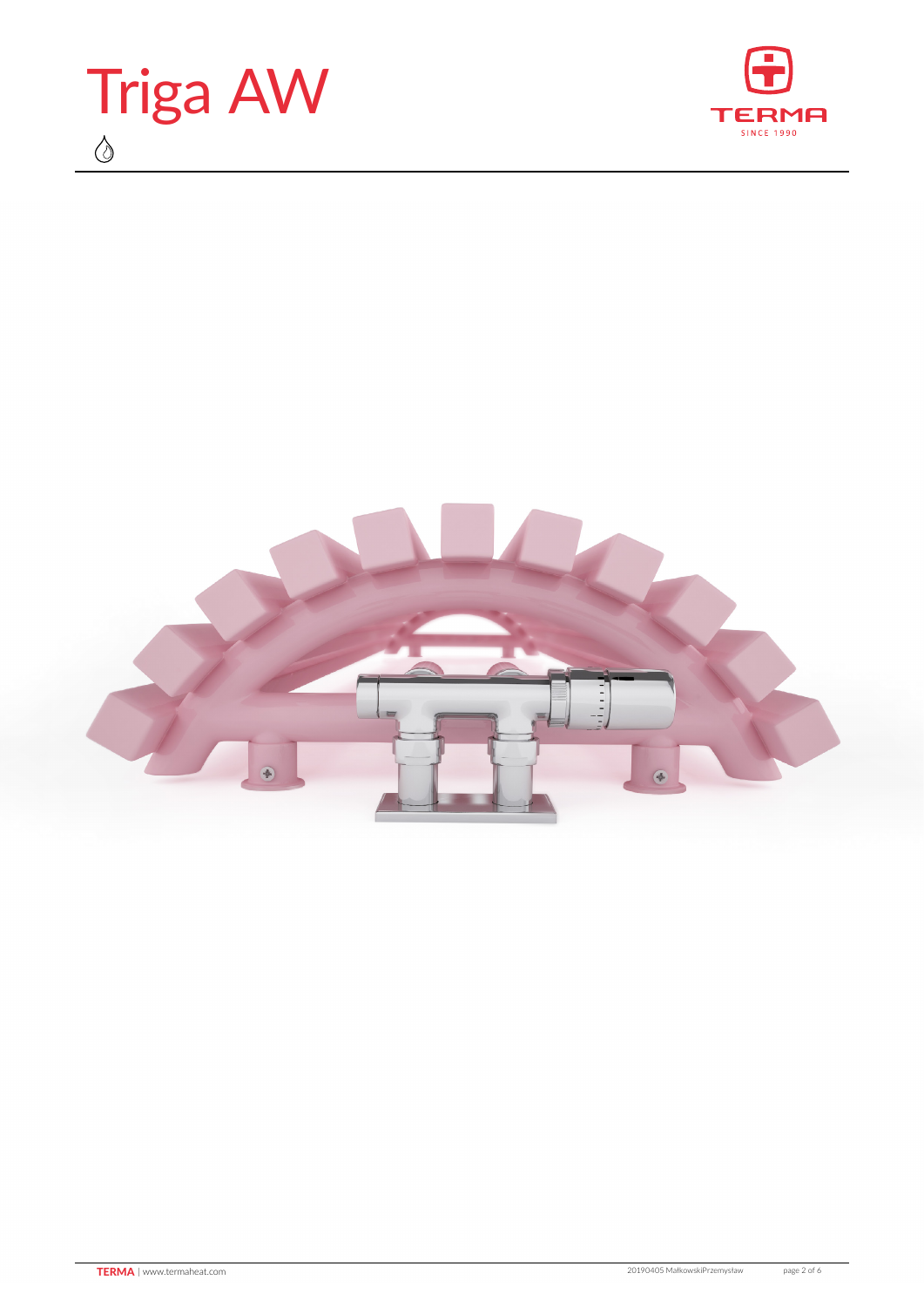



Projekt : *Terma*

#### Standard connection:



### Available sizes:



# Specification:

Working pressure: 1000 kPa Maximum operating temperature: 95°C

| А¢<br>[mm] | B⇔<br>mm | LΙ<br>mm | <b>756520℃</b><br>[W] | 554520°C<br>[W] | mm  | mm   | ⊢<br>mm | [dm <sup>3</sup> ] | [kg]  | Product code<br>Configuration code p. 5 |
|------------|----------|----------|-----------------------|-----------------|-----|------|---------|--------------------|-------|-----------------------------------------|
| 1700       | 430      | 50       | 1122                  | 583             | 240 | 1600 | 50      | 14.33              | 27.86 | WGVRA170043                             |
| 1900       | 430      | 50       | 1255                  | 652             | 240 | 1800 | 50      | 15.93              | 30.82 | WGVRA190043                             |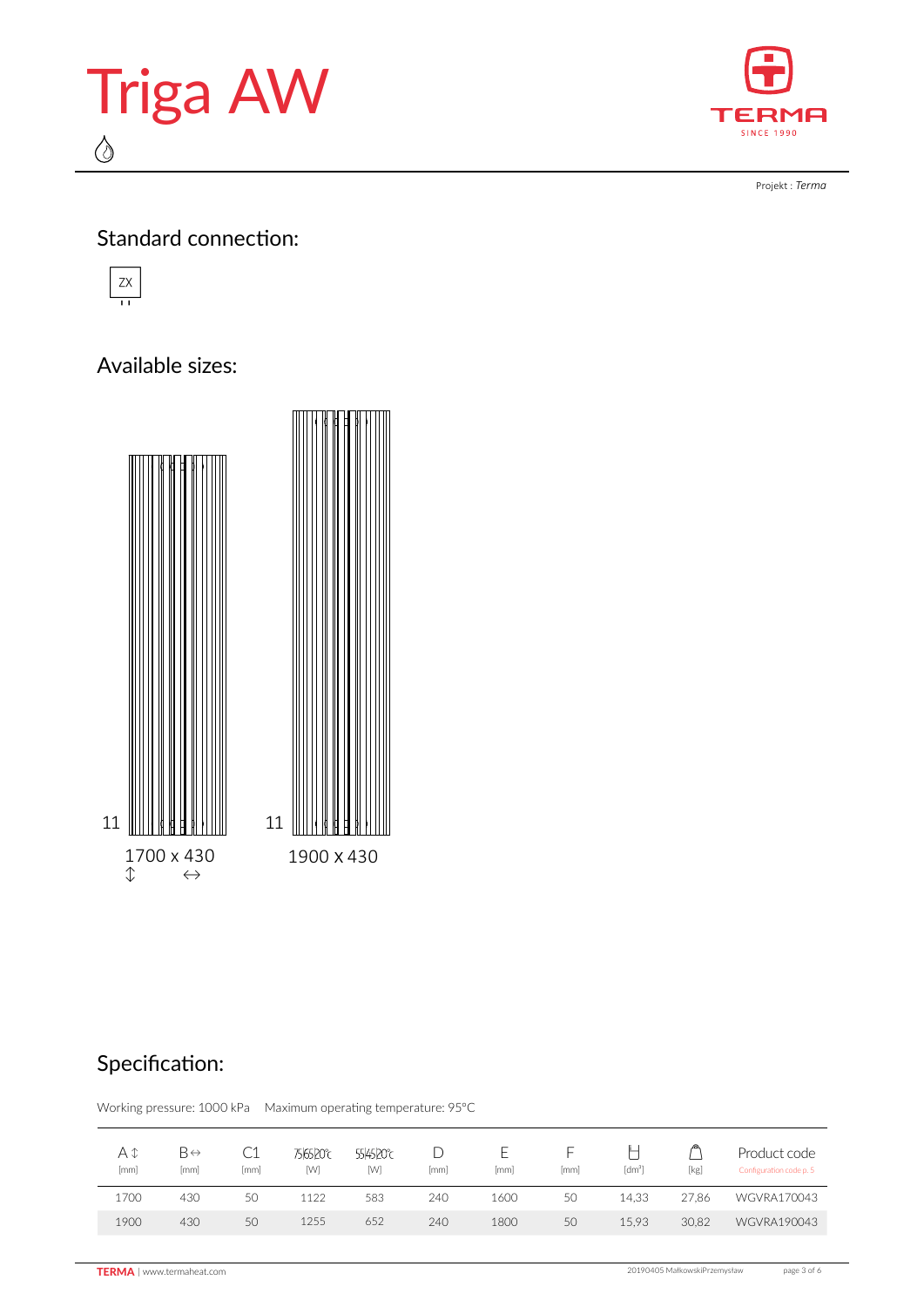



# Technical drawing:

ZX



A — Height B — Width C1-C5 — Distance between pipe centres D — Horizontal distance between mounting bracket centres E – Vertical distance between mounting brackets F – Distance between a mounting bracket and the bottom of the radiator



 $\cdots$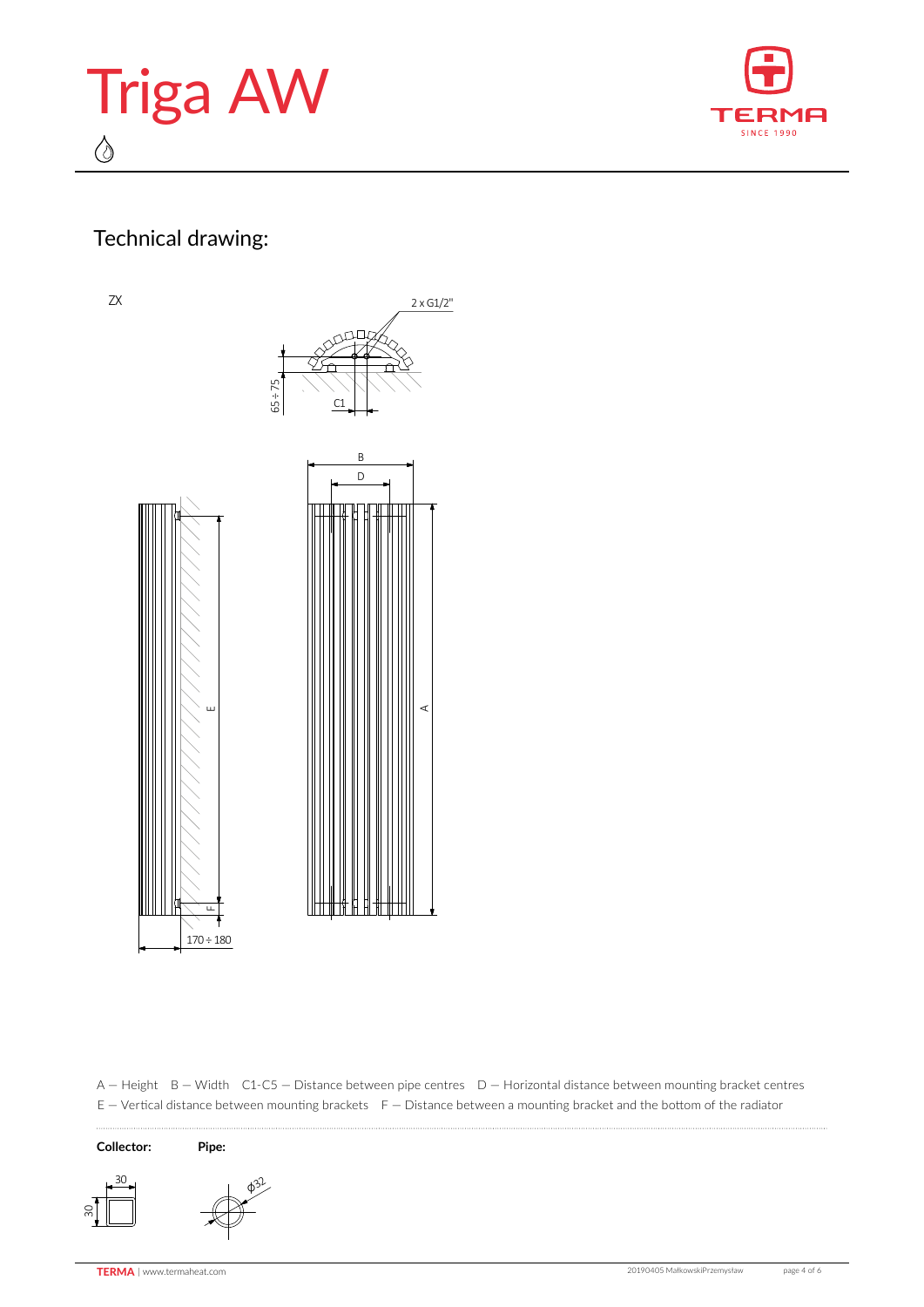



In the table with technical data, the last column lists product codes. When placing an order, please remember to quote the product code followed by the configuration code as shown in the diagram below:

#### The construction of a water and dual fuel radiator product and configuration code:

WGVRA170043

K916ZX

PRODUCT CODE (located in the table for the product) CONFIGURATION CODE (supplemented by hand)

Example Configuration

*K - carton box*



Epoxy primer

**E** – Code of epoxy primer is an extra processes.

WGVRA170043 K916YL **E** — Extra processes or additions code